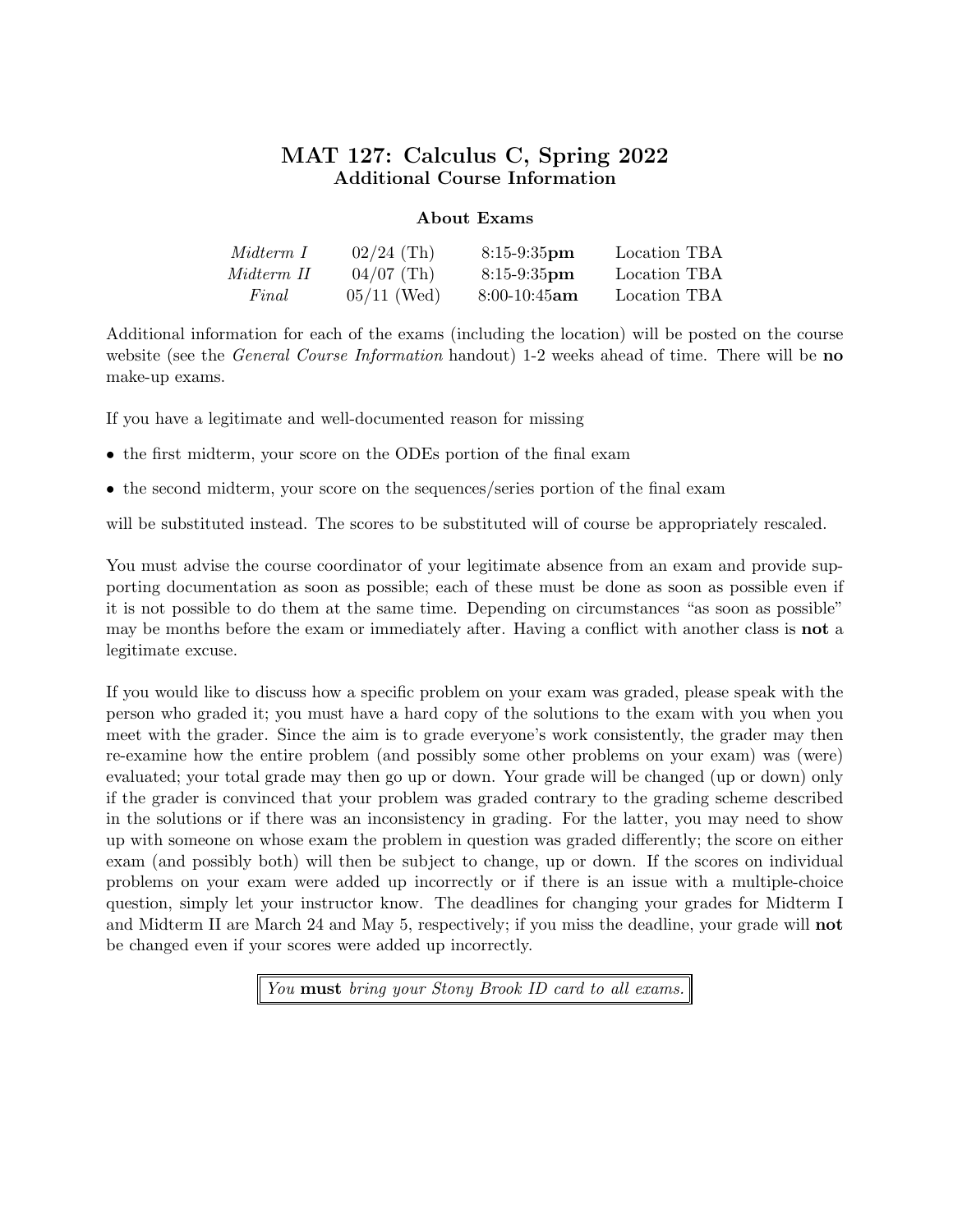#### Homework Grading Policy

There will be 12 problem sets in this class, consisting of online problems (to be completed through WebAssign) and written problems (to be handed in to your instructor). Your lowest problem-set score (as percentage of the maximum possible score) will not be counted toward the total homework score for the semester. Each of the other 11 problem-set scores will contribute equally to the total homework score, even though the problem sets will be of different lengths. All homework scores will be recorded in *BlackBoard*, which will compute the homework grade and the weighted total.

# NO late homework will be accepted

The above framed statement means **precisely** what it says; a deadline is a deadline. For example, if your paper assignment is due *before* 4pm and you attempt to hand it in after your instructor closes the envelope with the homeworks at 4pm (according to his cell phone), your homework will not be accepted. While this policy is relatively harsh, the reality is that "nice" policies on late assignments tend to harm the responsible students (those who in particular hand in their assignments on time). One of the reasons for this homework policy is that all rules (including deadlines) should be clear and should apply to everyone in the same way. If you have a 3pm class and thus might not get to your instructor's office before 4pm, please drop off your homework ahead of time or hand it in to him in lecture *earlier* in the week. If something completely unexpected comes up, then you'll benefit from the lowest homework score dropped policy. Since the homework counts for 16% of the total grade, it is quite possible for a late homework to effect your letter grade at the end of the semester; so hand in your homework before it is due.

If you would like to discuss how the written portion of your problem set was graded, please speak with the person who graded it; you must have a hard copy of the solutions to the problem set with you when you meet with the grader. Since the aim is to grade everyone's work consistently, the grader may then re-examine how the entire problem set was evaluated; your total grade may then go up or down. Your grade will be changed (up or down) only if the grader is convinced that your problem set was graded contrary to the grading instructions or if there was an inconsistency in grading within your lecture. As there is more than one grader for this course, there may be some differences in how the problem sets in different lectures are graded; however, any such differences should balance out over the course of the semester, as the graders will be rotated between the lectures.

Please be aware that the graders may choose to list scores for sets of problems, rather than for each individual problem. For example, some problems will be short and worth very few points; a score of 15/20 written next to one of such problems could indicate that the grader awarded you 15 points for several such problems. So if you do not see a score written next to some problem in your solutions, do not just assume that the grader missed the problem; instead please check the problem set solutions to see how many points each problem is worth, which should help you determine if your score for the given problem was combined with other scores.

You may receive no credit for problems containing grievous errors (see *About this Course* below), even if the rest of the solution to the problem is correct. Such errors will be crossed out with **X!**. The aim of this policy is to draw your attention to such errors in the hope that you would not repeat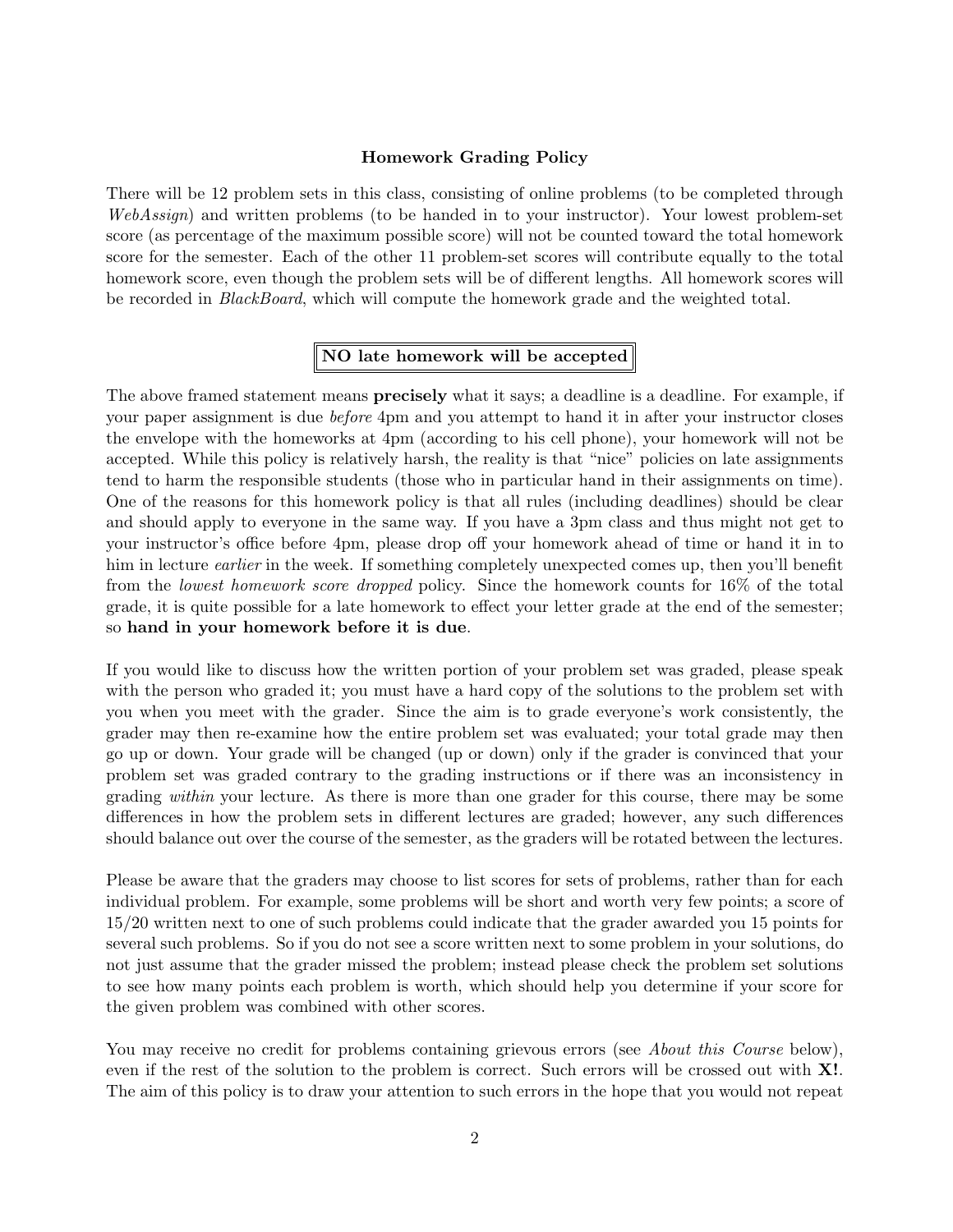them on an exam (when such errors would cost you way more).

Your solutions must be stapled *before* they are handed in. If they are not stapled, you may receive credit for the problems on only one of the sheets that has your name on it (whichever one your instructor sees first, not necessarily the one with the highest number of points). The problems in your solutions must be written in the order they are listed on the assignment (though you can still skip problems); the grader may choose to award no credit for any of the problems done out of order.

All homework solutions must be stapled (no paper clips) and have your name and lecture number in the upper-right corner on the first page.

Please write your solutions legibly; the graders WILL disregard solutions that are not readily readable.

# About WebAssign

You will need to complete some (many) of the homework problems online, through WebAssign, which can be accessed via *BlackBoard*. You will need to purchase a WebAssign access code if you do not already have one.

The WebAssign problems come in several forms. Some questions are multiple-choice (sometimes with just two possible answers to choose from). For some questions, you will simply enter numbers. Some questions require using math symbols, such as fractions and square roots; a CalcPad window would then appear after you click on the answer box. Some of the WebAssign problems are "tutored" exercises"; these consist of a sequence of questions which must be answered in order (more or less) and which lead you to the answer. For all questions on WebAssign, you'll get feedback as soon as you submit your answer.

The *WebAssign* homeworks will be made available at least one week before they are due. You can print them out, work on them anywhere, and submit your answers later (before the deadline, of course). Since each of the problems has many variants, do not try to compare your answers with classmates, but you are encouraged to compare solutions. You can save and/or submit answers to an entire assignment or to each individual question. Please note that WebAssign will not automatically submit your answers for scoring if you only save your work; if you save your answers and forget to submit them before the deadline, you will *not* receive an extension.

With most *WebAssign* problems, you'll have five chances to get the answer right, losing 20% for each incorrect answer. For example, if you get the answer to a 3-point question right on the second try, you'll get 2.4 points. However, if you are given a choice between 2 possible answers, you'll have only one chance to get the answer right. Most WebAssign questions will come with bonus points for early completion. The bonus points will be a percentage of your score on the given question and will be specified in the assignment (on the handout from the course website and in the information box for each question on *WebAssign*). For example, if a 3-point question carries  $20\%$  early-completion bonus, allows 5 submissions, and you get the answer right on the second attempt (losing 20%), but before the early submission deadline, you'll receive  $3^* \cdot 8^* \cdot 1 \cdot 2 = 2.88$  points.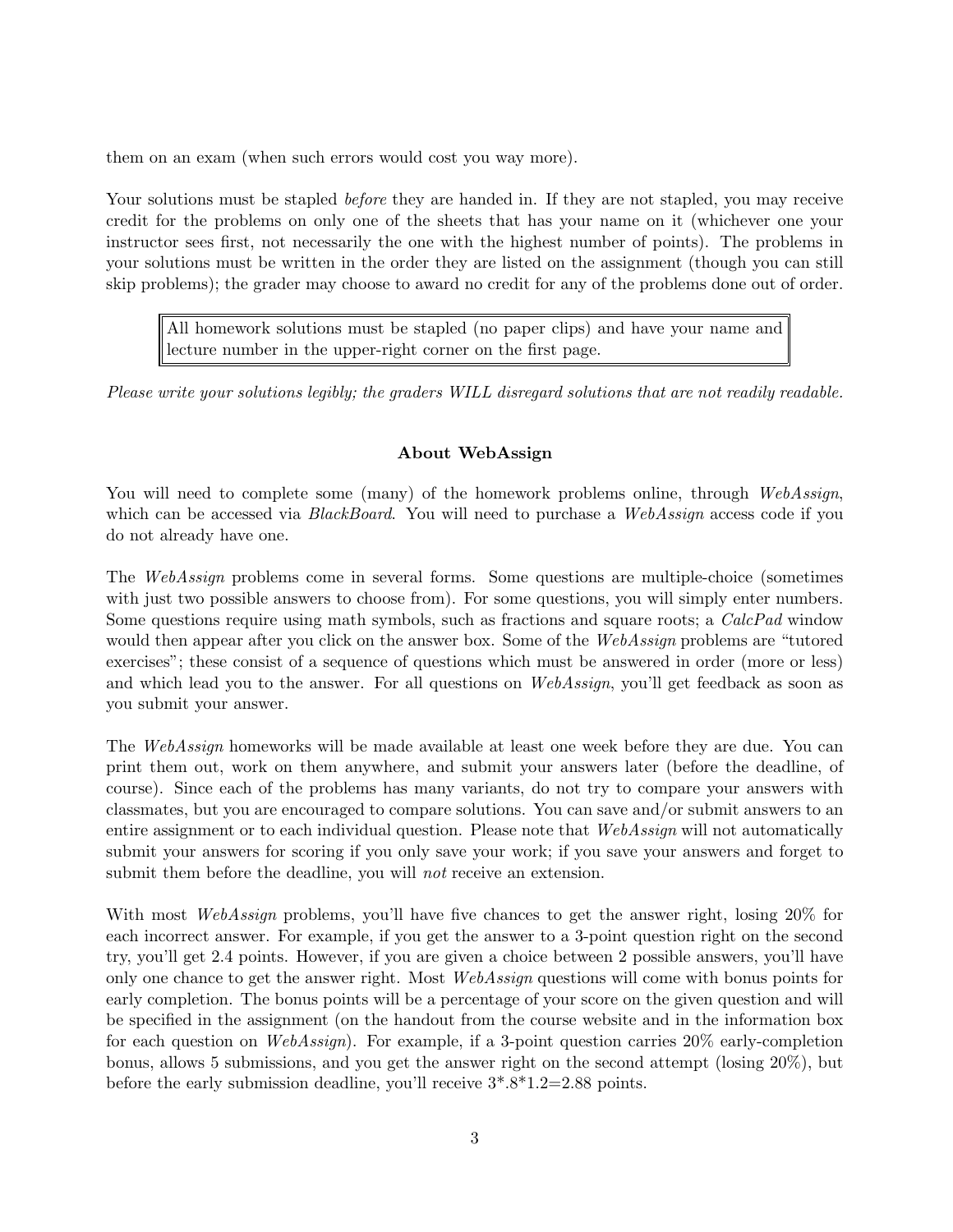Complete the WebAssign problems as early as possible in order to avoid any technical issues

The WebAssign site for MAT 127 will be available starting Monday, January 24. You should have 2 weeks from this date to pay for your access to WebAssign (or enter an access code). Thus, you can submit the first WebAssign homework before paying for access. Please access WebAssign as soon as possible and contact them if you are unable to do so.

# About Homework Assignments

The reading and written homework assignments will be posted on the course webpage, along with the deadlines for the WebAssign problems. The written assignments will generally be due **before** 4pm on Wednesdays. The WebAssign problems will be due usually **before** 9am on Wednesdays (the due time on *WebAssign* will be set to 8:59am).

You cannot learn calculus without working on exercises. Nearly all of the assigned problems will be fairly routine exercises. In addition to working on the assigned problems, you should actually do all of the problems in the textbook; just looking at them and deciding that you know how to do them is not enough. This will be time-consuming at first, but if you actually figure out what is going on in each section, the exercises will take you seconds to do (a minute or two for longer ones) after you do the first few of them. This should greatly help you on the exams.

Most problem sets will contain an additional problem (or two) requiring more concentration, but no knowledge beyond the textbook and the notes. The aim of the fairly routine problems is to get you to memorize a bunch of techniques so that you can hopefully do enough routine problems on the exams to get a C for the course. While this is a good start (and unfortunately many of you will choose not to get even this far on the first attempt), the truth is that machines can handle such problems much quicker. The aim of the non-textbook homework problems is to get you to develop a deeper understanding of the subject and/or discover connections between different areas of mathematics, going beyond what machines can do. However, all problems on the exams will of the "standard" type, similar to past exams (these will be made available on the course website); understanding the non-textbook homework problem should help with the exams, but will not be necessary to pass the course (but you must be able to do the routine problems if you want to pass this course).

Starting on the homework as soon as possible after each class should save you a lot of time and help pass the course. You should try to do every homework problem by yourself first, not "with" friends". If you can't figure out at least half of the problems *completely* by yourself, you are very unlikely to do sufficiently well on the exams to pass this course. If you are unable to do a problem, even after re-reading the relevant sections from the textbook, then discuss it with someone (other students, course instructors/graders, MLC/RTC tutors, etc.). While you are encouraged to compare your answers and solutions to the homework exercises with each other,

# you must write your own solutions to the problem sets

Make sure to study the solutions to the problem sets after they are posted (even if you can do all homework problems); this may help you on the exams.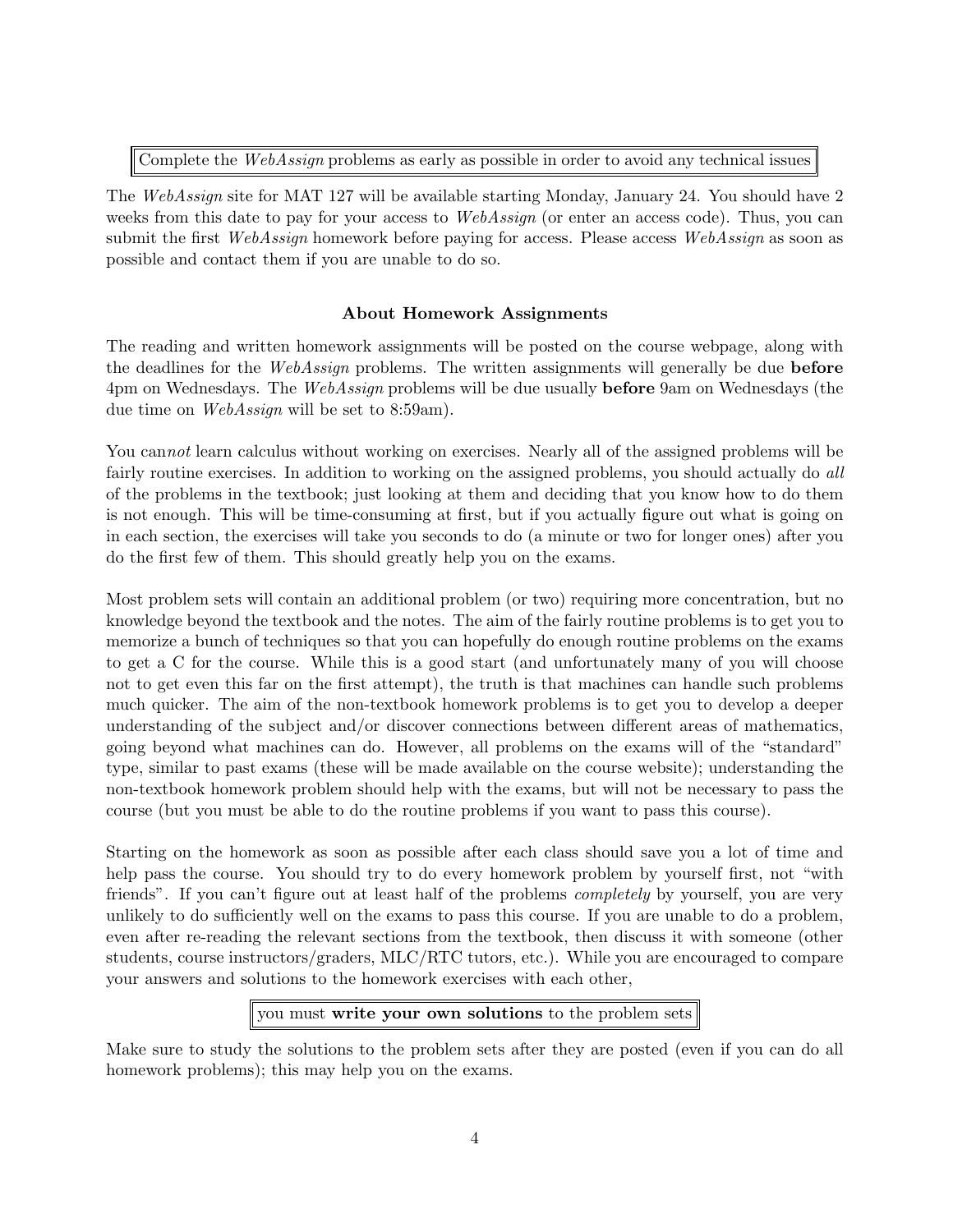While  $16\%$  for the homework may not seem like a lot, in the end it will no doubt make a difference in your letter grade for the semester. If your weighted total for the semester (rounded to one decimal place) falls just .1 below the C cutoff, you will receive a D for the semester and would likely need to repeat this course (depending on your department's policy). You can avoid such an unpleasant scenario by putting more effort into the homework (as well as into the exams) throughout the semester and by making sure you *always* hand in your homework on time. Even more importantly, doing the homework should help you on the exams; you thus should not skip *any* homework assignment, even though the lowest homework grade is dropped. It is also essential that you actually work on the homework yourself, instead of copying it from friends or MLC/RTC tutors; the latter would help you with the homework grade, but is likely to hurt your exam scores and thus your chances of passing this course. The data shown in Table 1 below is a strong indication that doing the homework (and not copying it from someone else!) is necessary for doing well in this class.

| grade<br>hws missed | $A/A$ - | $B\pm$ | $ C+/C $ | D/F   |
|---------------------|---------|--------|----------|-------|
|                     | 93%     | 58%    | 31\%     | 11\%  |
|                     | 7%      | 28%    | 22\%     | 16%   |
|                     | 0       | 10%    | 20%      | $9\%$ |
| २                   |         | $3\%$  | $9\%$    | $5\%$ |
| 4-11                |         | $3\%$  | 18%      | 59%   |

Table 1: Percentage of MAT 127 Fall 09 students within each grade range who missed the specified number of problem sets (excludes those who withdrew from the course). Percentages in a column may not add up to 100 due to rounding.

Please read the assigned sections in the textbook thoroughly and before the lecture. Each section contains a number of examples that are worked out in detail. You should try to do these examples yourself before going through the book's explanation; this might help with the homework problems. You will be responsible for the material contained in the assigned sections of the textbook, whether or not it is directly covered in lecture. Please do not attempt the homework exercises until you have read the corresponding section in the book.

Since it is not possible to spend much time for review in each lecture, you are expected to be familiar with the material covered in the preceding lectures. Please keep up with the class; it will be harder to catch up later. You are encouraged to discuss any aspect of this class, including the material covered in lectures, the readings, and the homework exercises, with anyone, including other students in the class and the MLC/RTC tutors. You can also consult any source that may help you with the class in general and the exercises in particular.

Since this class is not "curved", please do not hesitate to help each other; by helping others understand the material, you may end up helping yourself as well. However, letting someone copy your solutions to the homework is not helping them, as it will hurt them on the exams.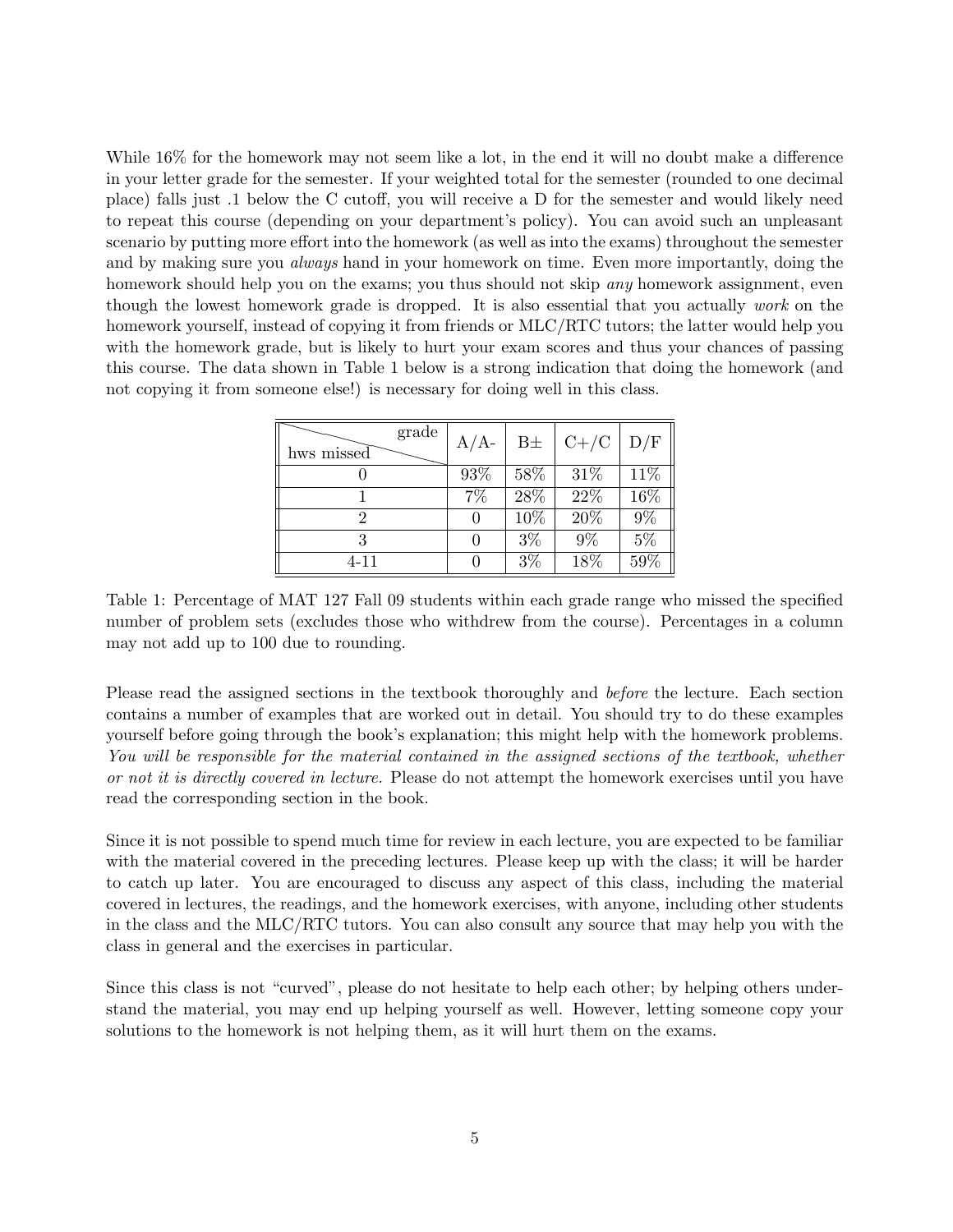#### About the Course

MAT 127 is the final part of the three-part one-variable calculus sequence MAT 125-126-127, but is fundamentally different from and significant harder than MAT 123, 125, and 126. MAT 127 is more like a 200-level, harder than MAT 200 and MAT 211. The enrollment in MAT 127 is roughly 1/5 of the enrollments in MAT 125 and 126 separately and includes a number of freshmen who did not take MAT 125/126 at Stony Brook. So at most 1/6 or so of the students in MAT 125/126 continue on to MAT 127, and these  $1/6$  likely tend toward those students who get  $A/B$  in MAT 125/126, not C. This all means that you should expect a *significantly* lower grade in MAT 127 than you got in MAT 126 if you put in a similar effort.

In order to take MAT 127, you must have either completed MAT 126 with a grade of C or higher or achieved at least level 8 on the Mathematics Placement Examination. Furthermore, you must have a solid understanding of the topics covered in MAT 123, 125, and 126. It is almost certainly the case that you have met the first, formal, requirement to take MAT 127. One reason why MAT 127 is much harder than MAT 125/126 is that you must meet the second requirement as well in order to have a reasonable chance of passing MAT 127. You may have gotten a C in MAT 126 because the class was "curved" and there were enough other students who did worse than you. If this is the case, you are almost certainly not ready for MAT 127 and will likely fail it, no matter how many other students do worse than you. Even if you got an A/B in MAT 126, there may be things from MAT 123/125/126 that you have forgotten, especially after a 1.5-month break (or longer). Since it is not feasible to review much of MAT 123/125/126 in class, it is your responsibility to ensure that you have a firm grasp of the material covered in MAT 123/125/126, in particular

| – Volume |  |                                                                  |  |
|----------|--|------------------------------------------------------------------|--|
|          |  | Sections   1.3-5   2.2-4   3.1-9   4.1,2,5,8,9   1.1-6   3.1,4,7 |  |

Table 2: Some of the sections from the two volumes of the textbook to review before/at the beginning of the semester.

If you do not have a firm grasp of the above material, your grade in MAT 127 is likely to be significantly lower than in MAT 126. It is not uncommon for students signing up for this course to think that

$$
\frac{1}{x \pm y} = \frac{1}{x} \pm \frac{1}{y}, \quad e^{x \pm y} = e^x \pm e^y, \quad \ln(x \pm y) = \ln x \pm \ln y, \quad \sin(x \pm y) = \sin(x) \pm \sin(y), \quad \text{etc.}
$$

ALL of these ARE WRONG. You should have learned in junior high that these cannot be right<sup>1</sup> and the correct formulas for all of them by the end of pre-calculus. Such statements on the problem sets and exams will be considered grievous errors and will carry severe penalties: up to 10 points on the exams, which may result in a negative score on an entire problem. The aim of this policy is to get you to learn what you should have learned well before taking MAT 127 and to help you avoid failing this course by either convincing you to catch up quickly or to withdraw from the course and

<sup>&</sup>lt;sup>1</sup>only  $f(x) = mx$  satisfies these assuming continuity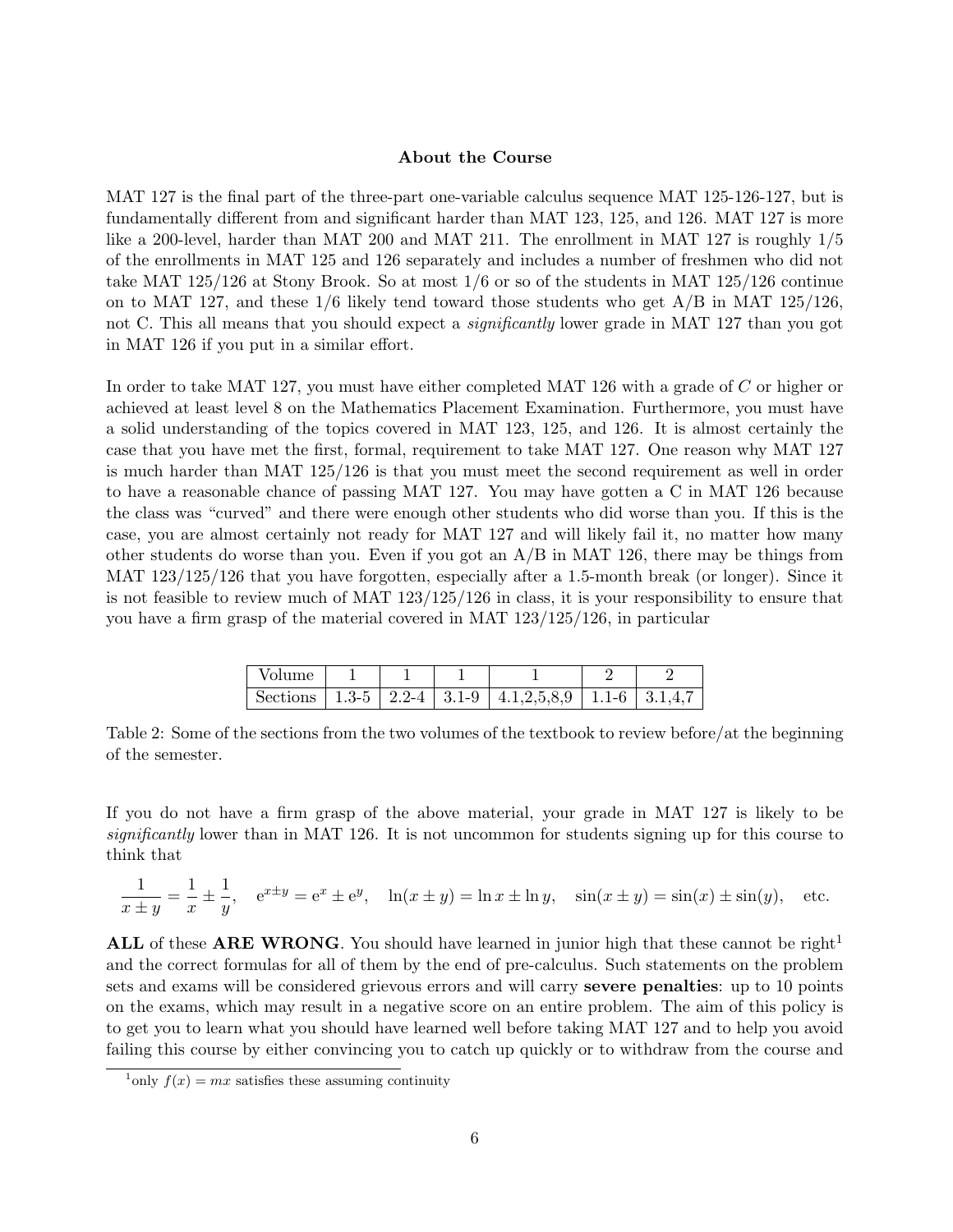take it at a later time when you are ready.

Another reason why MAT 127 is much harder than MAT 125/126 is that the topics covered in MAT 127 are more conceptual/abstract.

- Part I is an introduction to ordinary differential equations. It involves lots of graphing (without a calculator, of course), which is perhaps the topic that causes the most trouble in MAT 123/125/126. This part also requires *conceptual* understanding of derivatives: while you are likely able to compute derivatives of many functions, you must also know what this means, in terms of limits, rate of change, and graphs. There will be some integration as well, which will sometimes require use of *partial fractions*. Familiarity with the exponential and log rules will be essential in this part of the course.
- Part II is an introduction to infinite sequences and series. It is very abstract and generally causes a lot of difficulty. A series is the sum of an infinite sequence (string of numbers), but how can one possibly sum up infinitely many numbers? This part will require *conceptual* understanding of integrals in terms of areas, as well as use of partial fractions. This will however be secondary to the main difficulties caused by the new concepts introduced in this part of the course.

Table 3 below clearly shows that you have little chance of passing this course (C or higher) without doing well on Part I.

| MTI grade                 |      | $D/C C/C+$ |
|---------------------------|------|------------|
| chance of passing MAT 127 | 16\% |            |

Table 3: Chance of passing MAT 127 in Fall 09 after poor scores on Midterm I (excludes those who withdrew from the course; so the actual chances are even lower).

Furthermore (also based on MAT 127 in Fall 09), the chance of your letter grade for the semester being higher than on the first midterm is just  $7.6\%$  (about  $1/13$ ), while the chance of it being lower is 55.7% (assuming the letter grades are combined as  $A/A$ -,  $B+/B/B$ -,  $C+/C$ ,  $C-D$ , F). As Part I is hard, but still easier than Part II, you need to put lots of effort into Part I from the first day of class (assuming you'd like to pass this course).

# About G/P/NC

The purpose of this grading option is to encourage exploration of courses that are not directly required for one's degree. It can have unfortunate repercussions if used improperly for courses in which a C is needed for the degree. Before you choose to  $G/P/NC$  MAT 127 at  $C+$  or higher, please consider whether repeating this course (and potentially delaying your graduation) if you get a C in it is preferable to getting a C on your transcript and being done with MAT 127.